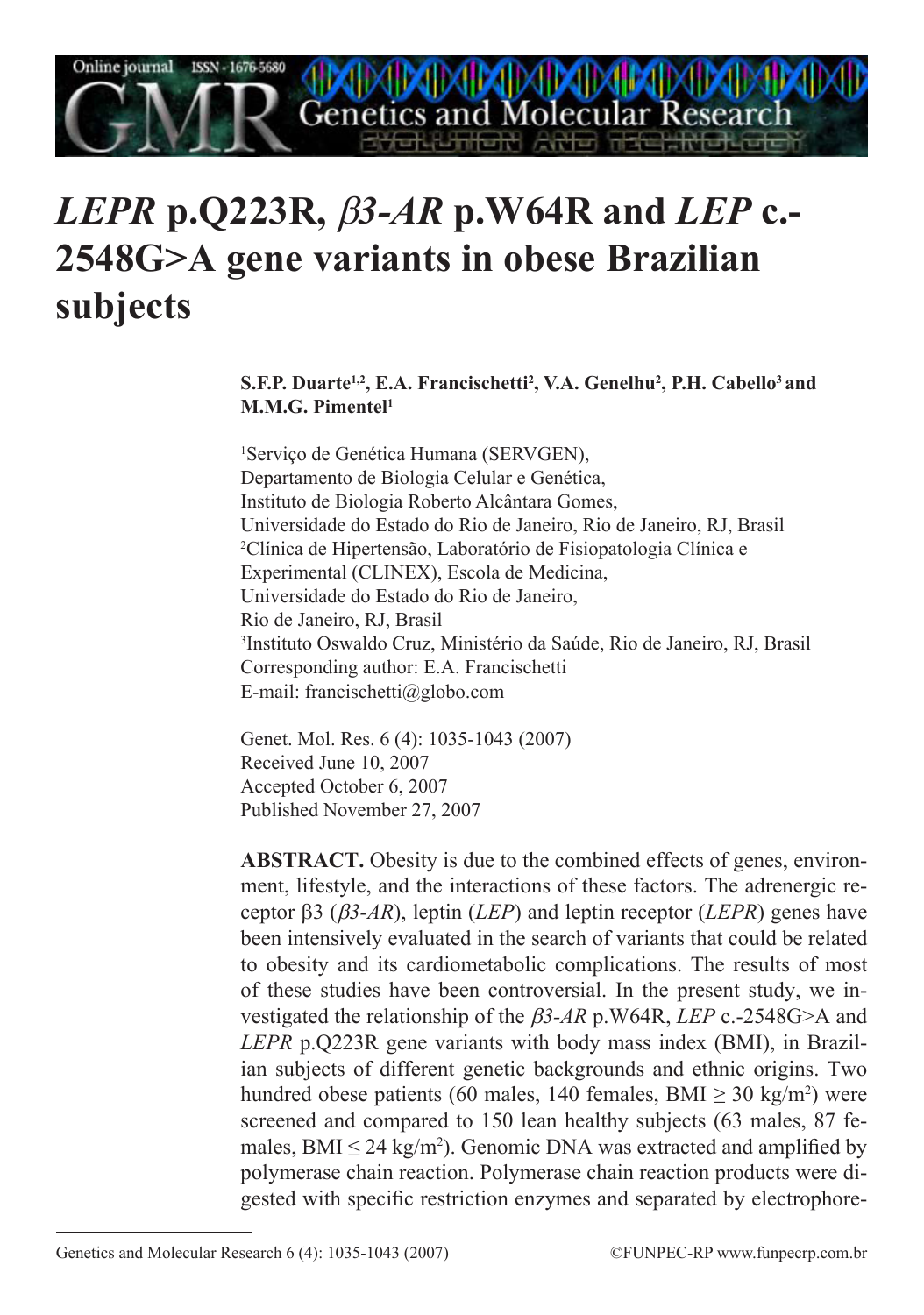sis. There was no significant difference in the genotype frequency of the β*3-AR* p.W64R and the *LEP* c.-2548G>A polymorphisms, between lean and obese subjects. However, the genotype and allele frequencies of the *LEPR* p.Q223R variant were significantly different between the normal weight and obese groups. Haplotype analysis has shown an association between the *G/G* allelic combination of c.-2548G>A *LEP* and c.668A>G *LEPR*, in obese subjects. Our results suggest that genetic variability in the leptin receptor is associated with body weight regulation, the *LEPR* p.Q223R variant being related to BMI increase. The haplotype combination of *LEP* c.-2548G>A and *LEPR* p.Q223R variants was related to a 58% increase in obesity risk.

**Key words:** Genetic polymorphism, Obesity, β3-adrenergic receptor, Leptin, Leptin receptor

# **Introduction**

Weight excess affects not only westernized industrialized societies, but developing countries as well (Hedley et al., 2004; IBGE, 2004). A national survey conducted in 2002- 2003 with 95.5 million Brazilian adults over the age of 20 years revealed that 38.8 million (40.6%) of the individuals examined from this country were overweight, of whom 10.5 million were obese (IBGE, 2004).

The increasing prevalence of obesity throughout the world has triggered a search for candidate genes involved in the disease. Most of the obesity-predisposing genes encode the molecular components of the physiological systems regulating energy balance (Barsh and Schwartz, 2002). The adrenergic receptor β3 (β*3-AR*), leptin (*LEP*) and leptin receptor (*LEPR*) genes have been evaluated in the search for variants that could be potentially related to the pathophysiology of obesity and its complications.

The β*3-AR* is expressed especially in visceral fat, and has a central role in the mechanisms leading to increased lipolysis in response to catecholamines (Miyaki et al., 2005). The p.W64R β*3-AR* polymorphism decreases receptor sensitivity (Clement et al., 1995; Miyaki et al., 2005), and may be associated with weight gain.

Rare obesity syndromes are associated with mutations of the leptin gene in humans (Montague et al., 1997; Strobel et al., 1998). One polymorphism identified in the 5' untranslated region - the c.-2548G>A - has been evaluated in different populations, but the associations of that variant with obesity have been inconclusive (Li et al., 1999; Mammès et al., 2000; Poitou et al., 2005; Wang et al., 2006). Unlike with the *LEP* gene, approximately 10 polymorphic sites have already been reported in the *LEPR* gene (Heo et al., 2001). However, the association of those variants with obesity has been contradictory (Heo et al., 2001, 2002; Paracchini et al., 2005).

To address the question of the conflicting nature of these studies, and the necessity to conduct additional analyses, particularly in economically emerging populations, we proposed to investigate the possible relationships of the β*3-AR*, *LEP* and *LEPR* gene variants with body mass index (BMI), in Brazilian subjects of different ethnic origins.

Genetics and Molecular Research 6 (4): 1035-1043 (2007) www.funpecrp.com.br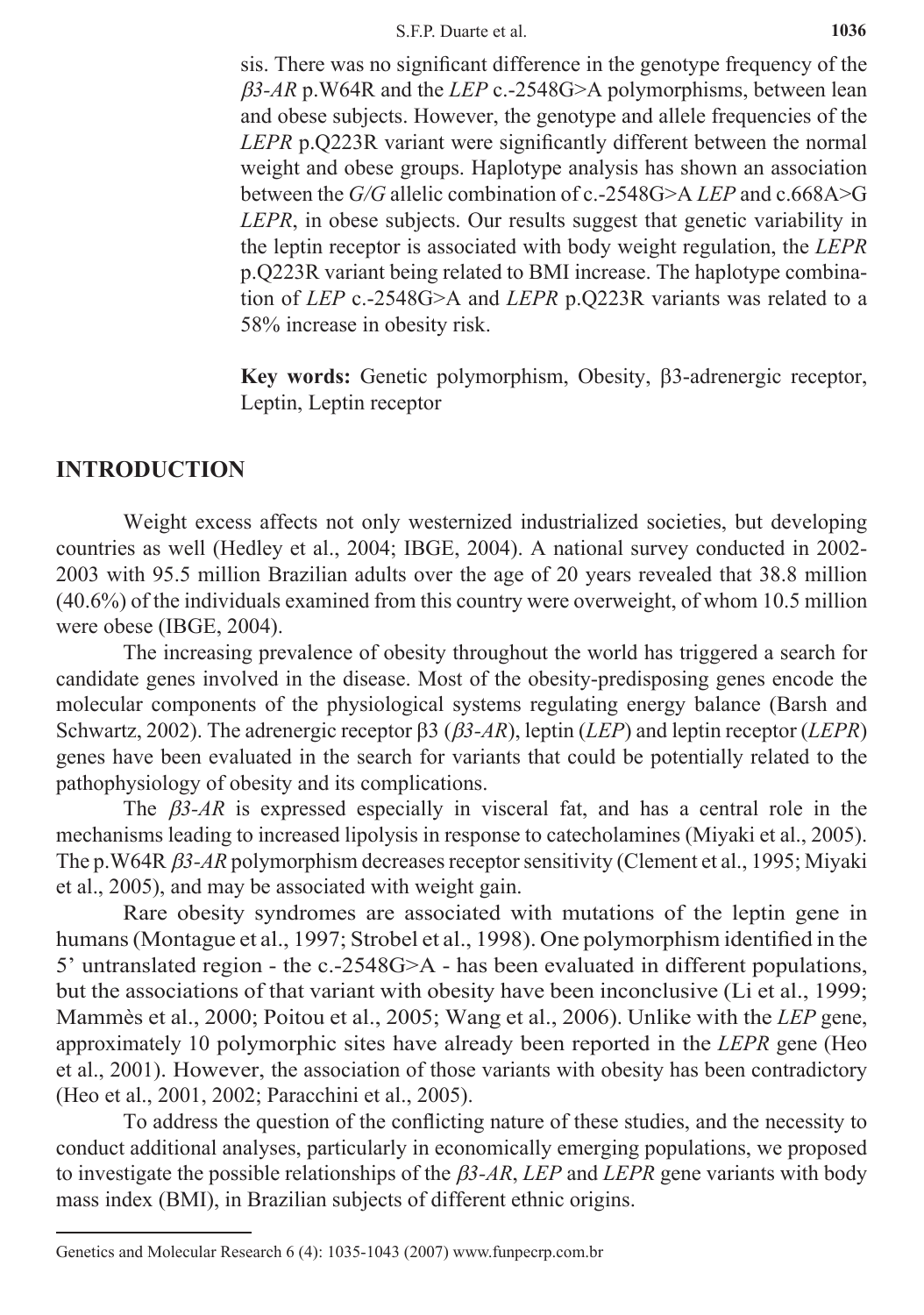# **Material and Methods**

## **Subjects**

Our sample included 150 lean subjects (63 men and 87 women) recruited among the healthy volunteer blood donors of the blood bank of the Rio de Janeiro State University Hospital, with ages ranging from 19 to 61 years ( $32.0 \pm 9.7$  years), and 200 obese subjects (60 men and 140 women) with ages ranging from 18 to 71 years (42.3  $\pm$  12.1 years), selected from the University Hypertension Clinic. All participants lived in the urban area of Rio de Janeiro, in the southeast of Brazil. There were important ethnic differences in the population studied because it was composed of European-Caucasians, mulattoes (people of mixed (African and Caucasian) ancestry) and autochthonous Amerindians. According to the World Health Organization classification, 49.5% of our patients were classified as grade 1 obese, 25.5% as grade 2 obese, and 25% as grade 3 obese. The BMI of lean subjects was lower than  $24 \text{ kg/m}^2$  and stable for at least 3 years. The BMI values of the obese patients ranged from 30 to 70 kg/m<sup>2</sup> (mean BMI = 38.49 kg/m<sup>2</sup>). The research protocol was approved by the Ethics Committee of the Rio de Janeiro State University Hospital, and written informed consent was obtained from all the patients.

### **Molecular analysis**

Genomic DNA was obtained from peripheral blood leukocytes using the saltingout method (Miller et al., 1988). Genotyping of the three polymorphisms [β*3-AR* c.189T>C (p.W64R), *LEP* c.-2548G>A, *LEPR* c.668A>G (p.Q223R)] was carried out by use of the polymerase chain reaction-restriction fragment length polymorphism assay with previously described primer pairs (Clement et al., 1995; Gotoda et al., 1997; Mammès et al., 2000). Separate polymerase chain reactions were performed in total volumes of 25 µL using 100 ng DNA, 1X PCR buffer, 2.0 mM  $MgCl_2$ , 0.2-0.25 mM of each dNTP, 2.5-5 pmol of each primer, and 0.5-1.5 U Taq DNA polymerase. DNA was denatured for 5 min at 95°C, and amplified for 40 cycles with annealing temperatures of 66°C for β*3-AR* p.W64R, 51°C for *LEP* c.- 2548G>A and 52°C for *LEPR* p.Q223R, and 10 µL of the polymerase chain reaction products was digested with 2.5 U of the restriction endonucleases *Bst*NI (β*3-AR* p.W64R), *Hha*I (*LEP*  c.-2548G>A) and *Msp*I (*LEPR* p.Q223R) according to the manufacturer's recommendations (New England Biolabs, Inc.), and analyzed by electrophoresis on 8% polyacrylamide gels stained with silver nitrate (Santos et al., 1993).

#### **Statistical analysis**

Allele frequencies were determined by gene-counting. The chi-square test was used to verify the significant association between obesity and genotypes. Odds ratios (OR) were used to express the risk of obesity associated with a particular genotype. Adjusted OR were estimated using stepwise logistic regression to infer the potential imbalance of sex and age. The significance level adopted for the statistical tests was 0.05. The results are presented as means  $\pm$  standard deviation. These statistical analyses were performed by SPSS for Windows software, version 14.0.

Genetics and Molecular Research 6 (4): 1035-1043 (2007) www.funpecrp.com.br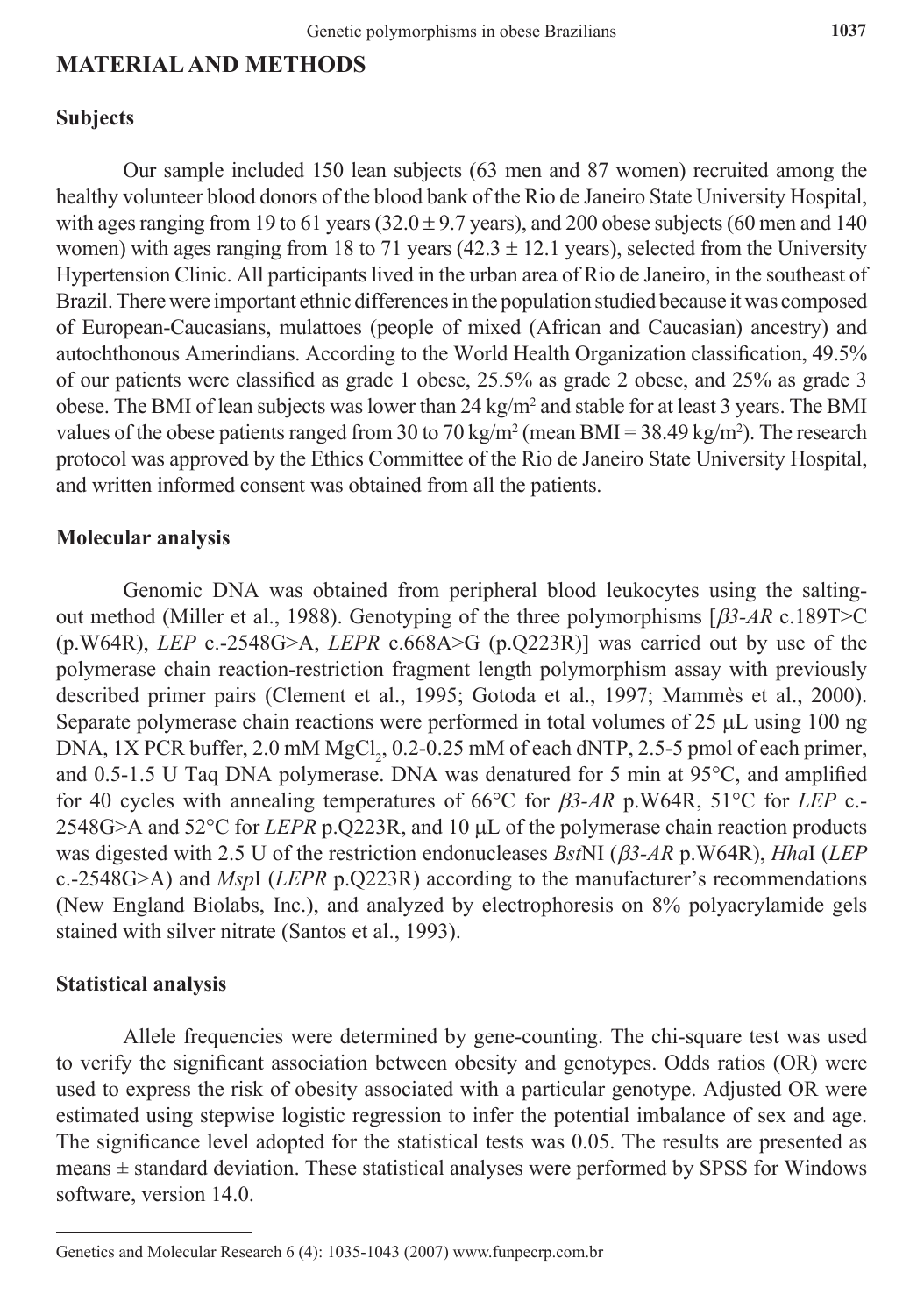Additionally, linkage disequilibrium, association and haplotype analyses were performed using the Arlequin, GDA, H+Plus and Chaplin programs.

## **Results**

The genotype and allele frequencies and their associations with BMI are shown in Table 1. There were no differences between obese and lean subjects concerning genotype frequency of the  $\beta$ 3-AR p.W64R (OR = 0.84; 95%CI = 0.47-1.49) and *LEP* c.-2548G>A  $(OR = 0.85; 95\% CI = 0.55-1.30)$  polymorphisms. There was a significant difference in *LEPR* p.Q223R polymorphism when comparing obese and lean subjects ( $OR = 1.65$ ;  $95\%CI = 1.04$ -2.60). The association of the *LEPR* p.Q223R polymorphism with obesity was related to the co-dominant and dominant model, but not with the recessive model (Table 1). There was still an association between *LEPR* p.Q223R polymorphism and obesity after adjusting for sex and age ( $OR = 1.79$ ;  $95\%CI = 1.11-2.90$ ). There were no differences concerning the frequency of the polymorphisms and the grade of obesity.

**Table 1.** Genotype and allele frequencies of the β*3-AR* p.W64R, *LEP* c.-2548G>A, *LEPR* p.Q223R polymorphisms in lean (BMI  $\leq$  24 kg/m<sup>2</sup>), and obese (BMI  $\geq$  30 kg/m<sup>2</sup>) Brazilian subjects.

| Genotypes            | Polymorphisms                |                             |            |                              |                             |            |                              |                             |            |  |  |
|----------------------|------------------------------|-----------------------------|------------|------------------------------|-----------------------------|------------|------------------------------|-----------------------------|------------|--|--|
|                      | $\beta$ 3-AR (p.W64R)        |                             |            | $LEP$ (c.-2548G>A)           |                             |            | LEPR(p.Q223R)                |                             |            |  |  |
|                      | Obese<br>$N = 200$<br>$(\%)$ | Lean<br>$N = 150$<br>$(\%)$ | $\chi^2/P$ | Obese<br>$N = 200$<br>$(\%)$ | Lean<br>$N = 150$<br>$(\%)$ | $\chi^2/P$ | Obese<br>$N = 200$<br>$(\%)$ | Lean<br>$N = 150$<br>$(\%)$ | $\chi^2/P$ |  |  |
| Co-dominant<br>model |                              |                             |            |                              |                             |            |                              |                             |            |  |  |
| 1/1                  | 170<br>(85%)                 | 124<br>(82%)                | 0.57/0.75  | 108<br>(54%)                 | 75<br>$(50\%)$              | 0.59/0.74  | 53<br>(26%)                  | 56<br>(38%)                 | 5.95/0.05  |  |  |
| 1/2                  | 28<br>(14%)                  | 25<br>(17%)                 |            | 76<br>(38%)                  | 61<br>$(41\%)$              |            | 120<br>$(60\%)$              | 71<br>(47%)                 |            |  |  |
| 2/2                  | $\overline{2}$<br>$(1\%)$    | $(0.7\%)$                   |            | 16<br>(8%)                   | 14<br>(9%)                  |            | 27<br>(14%)                  | 23<br>(15%)                 |            |  |  |
| Dominant<br>model    |                              |                             |            |                              |                             |            |                              |                             |            |  |  |
| 1/1                  | 170<br>(85%)                 | 124<br>(83%)                | 0.35/0.55  | 108<br>(54%)                 | 75<br>(50%)                 | 0.55/0.46  | 53<br>(26.50)                | 56<br>(37%)                 | 4.69/0.03  |  |  |
| $1/2 + 2/2$          | 30<br>(15%)                  | 26<br>(17%)                 |            | 92<br>(46%)                  | 75<br>$(50\%)$              |            | 147<br>(73%)                 | 94<br>(63%)                 |            |  |  |
| Recessive<br>model   |                              |                             |            |                              |                             |            |                              |                             |            |  |  |
| $1/1 + 1/2$          | 198<br>(99%)                 | 149<br>(99%)                | 0.11/0.74  | 184<br>(92%)                 | 136<br>$(90\%)$             | 0.19/0.66  | 173<br>(87%)                 | 127<br>(85%)                | 0.24/0.63  |  |  |
| 2/2                  | $\overline{2}$<br>(1%)       | 1<br>$(1\%)$                |            | 16<br>(8%)                   | 14<br>(9%)                  |            | 27<br>(14%)                  | 23<br>15%                   |            |  |  |
| Alleles              |                              |                             |            |                              |                             |            |                              |                             |            |  |  |
| 1<br>$\overline{2}$  | 91%<br>9%                    | 92%<br>8%                   | 0.22/0.64  | 73%<br>27%                   | 70%<br>30%                  | 0.60/0.44  | 57%<br>43%                   | 61%<br>39%                  | 1.43/0.23  |  |  |

1 = wild-type allele; 2 = polymorphic allele; *β3-AR* = adrenergic receptor *β3*; *LEP* = leptin; LEPR = leptin receptor.

Linkage disequilibrium between the polymorphisms c.-2548G>A (of *LEP* gene) and c.668A>G (of *LEPR* gene) was observed in the obesity group  $(\chi^2_{(1)} = 7.1521)$ ;

Genetics and Molecular Research 6 (4): 1035-1043 (2007) www.funpecrp.com.br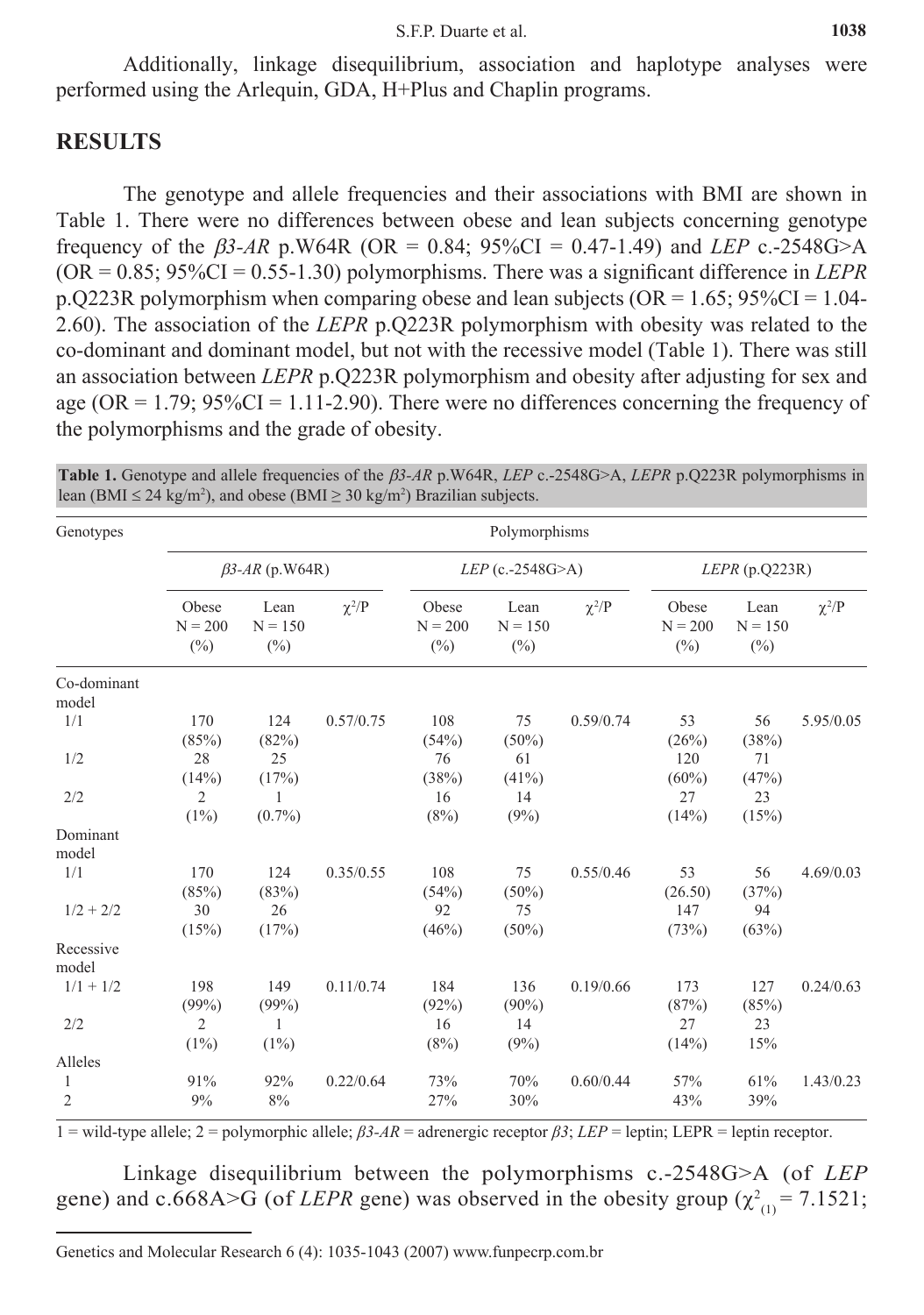$P = 0.0074$ ) but not in the lean group ( $\chi^2$ <sub>(1)</sub> = 0.7947; P = 0.3726). Haplotype analysis showed an association between the *G/G* allelic combination of c.-2548G>A (*LEP* gene) and c.668A $>$ G (*LEPR* gene), respectively, in obese subjects (OR = 1.58; 95%CI = 1.04-2.39) (Table 2).

**Table 2.** Results of haplotype analysis showing that the allelic association of *LEP* (c.-2548G>A) with *LEPR* (c.668A>G) variants increases significantly the risk of obesity.

|                         | Haplotype              | Control frequency | Case frequency | Odds ratio | Confidence interval | P value |
|-------------------------|------------------------|-------------------|----------------|------------|---------------------|---------|
| <i>LEP</i> (c.-2548G>A) | <i>LEPR</i> (c.668A>G) |                   |                |            |                     |         |
| G                       |                        | 0.41761           | 0.36863        | 1.00       |                     |         |
| G                       | G                      | 0.28572           | 0.36137        | 1.58       | $1.04 - 2.39$       | 0.032   |
|                         |                        | 0.19239           | 0.19637        | 1.29       | $0.81 - 2.06$       | 0.291   |
|                         | G                      | 0.10428           | 0.07363        | 0.74       | $0.33 - 1.64$       | 0.461   |

 $LEP = leptin$ ;  $LEPR = leptin receptor$ .

#### **Discussion**

The p.Q223R polymorphism of the *LEPR* gene, but neither the p.W64R of the β*3- AR* gene nor the c.-2548G>A of the *LEP* gene, was associated with obesity in a sample of multiethnic Brazilians. A haplotype association between *LEP* and *LEPR* variants and BMI was shown in these subjects.

The frequency of the *C* allele of c.189T>C polymorphism in the β*3-AR* gene was within the range observed in Caucasian and Asian populations (Gagnon et al., 1996; O'Dell et al., 1998; Lowe Jr. et al., 2001; Kim et al., 2003; Hao et al., 2004; Ramis et al., 2004), including the results from a European-derived population from southern Brazil (Mattevi et al., 2006). The prevalence of the *C* allele has been reported to be substantially higher in more primitive populations such as the Eskimos from Alaska (Biery et al., 1997) and the Pima Indians (Walston et al., 1995), in Mexican Americans (Mitchell et al., 1998), and in urban populations of Japan (Arashiro et al., 2003) and southern Korea (Kim et al., 2003).

Several studies have shown an association between the c.189T>C variant in the β*3-AR* and obesity- and diabetes-related phenotypes (O'Dell et al., 1998; Allison et al., 1998; Oizumi et al., 2001). This association was first documented in Pima Indians and afterwards in different ethnic groups (Walston et al., 1995; Widen et al., 1995; Mitchell et al., 1998; Hao et al., 2004; Miyaki et al., 2005). Our results show no evidence for a relationship between the genotype and allele frequencies of the c.189T>C variant and BMI, coinciding with other reports (Gagnon et al., 1996; Nagase et al., 1997; Garenc et al., 2001; Lowe Jr. et al., 2001; Rawson et al., 2002; Mattevi et al., 2006). The results of three meta-analyses on linkage and association of the c.189T>C variant with BMI have also been conflicting (Allison et al., 1998; Fujisawa et al., 1998; Kurokawa et al., 2001). In one review (Fujisawa et al., 1998) that selected 23 studies and included 7399 subjects from different parts of the world, no association of the p.W64R polymorphism with obese phenotypes was reported. The other two meta-analyses (Allison et al., 1998; Kurokawa et al., 2001), one including 9000 subjects of distinct populations from Finland, France, Japan, Sweden, USA, Australia, and Denmark, and another including 6582 Japanese, concluded that there was a significant effect of this polymorphism on BMI. In our sample where the *C* allele frequency was only 8%, that variant is unlikely to account for a consistent effect on obesity.

Genetics and Molecular Research 6 (4): 1035-1043 (2007) www.funpecrp.com.br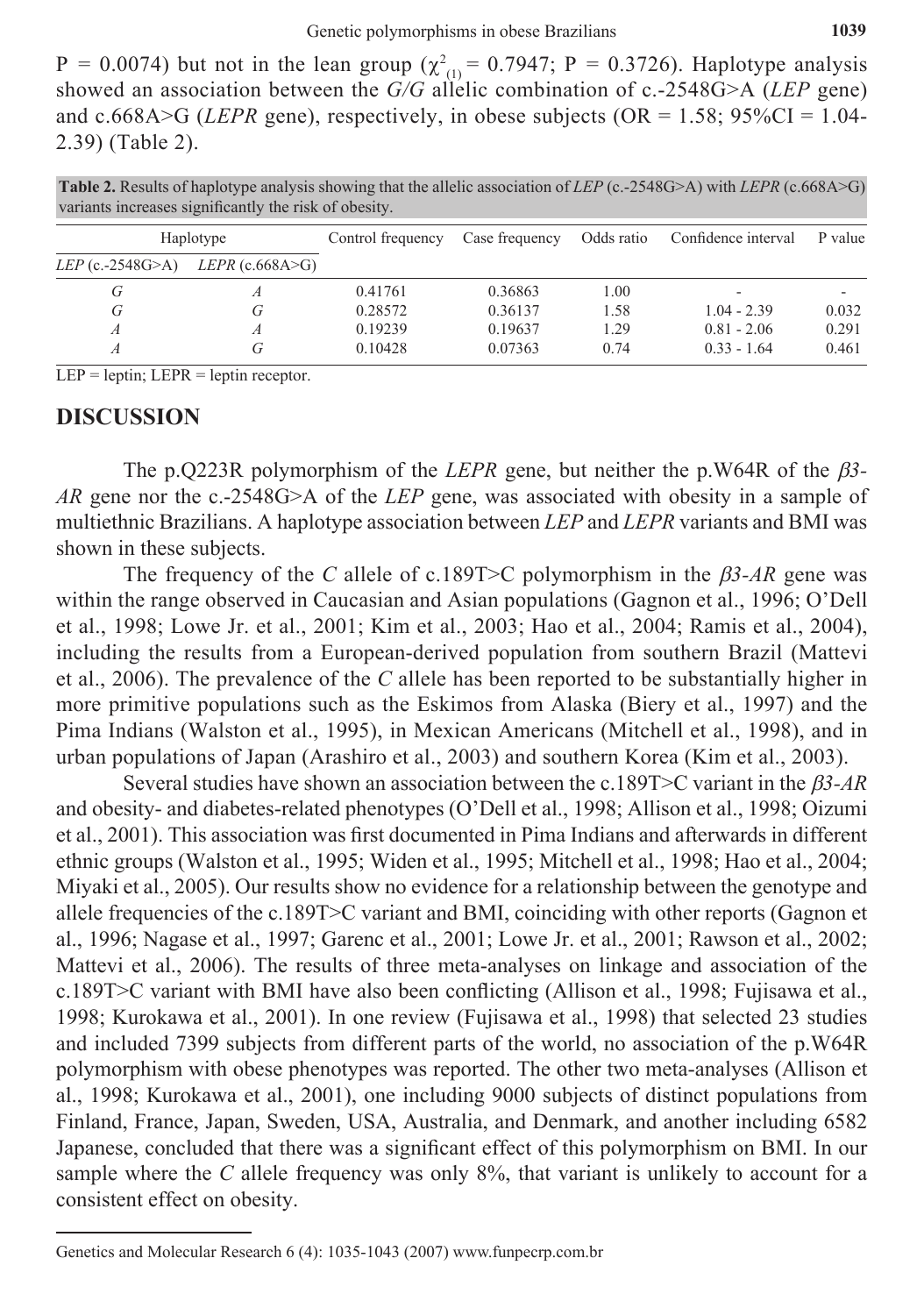#### S.F.P. Duarte et al. **1040**

With respect to the *LEP* c<sub>-</sub>-2548G>A polymorphism, the allele frequency observed in our case series is in accordance with the frequencies found in other studies (Li et al., 1999; Mammès et al., 1998, 2000; Skibola et al., 2004; Snoussi et al., 2006) except for one population from Taiwan, where the *G* allele frequency was somewhat lower than that of the *A* allele (Wang et al., 2006).

The *LEP* c.-2548G>A variant may influence the gene expression of leptin and the leptin secretion by adipose tissue (Hoffstedt et al., 2002), and has been associated with a BMI increase (Li et al., 1999; Mammès et al., 2000). In women with excess weight, this *LEP* variant has also been associated with differences in weight reduction, those with the polymorphism showing a greater difficulty in losing weight (Mammès et al., 1998). Our results showed that the c.- 2548G>A polymorphism has no effect on the BMI of obese subjects on spontaneous diet, and are in accordance with data recently published (Skibola et al., 2004; Poitou et al., 2005).

Of the genes studied, only the *LEPR* p.Q223R variant was significantly associated with BMI. Genotype and allele frequencies observed in our study were similar to those found in other populations (Gotoda et al., 1997; Mattevi et al., 2002). In our study, the genotype frequency differed significantly between the lean and obese subjects. This finding may be explained by the significantly greater number of the *AG* genotype in the obese patients, when compared to that of lean individuals. Contrariwise, data from Finland and Korea have shown a higher frequency of the *G* allele in both lean and obese subjects (Salopuro et al., 2005; Park et al., 2006).

The effects of leptin on satiety and energy expenditure are mediated by its hypothalamic receptors (Zhang et al., 1994; Inui, 1999). Exonic DNA sequence variations in the leptin receptor gene may cause a disruption in the leptin-signaling pathway, contributing to common forms of human obesity (Chagnon et al., 1999; Yiannakouris et al., 2001). Our study showed that when the *LEPR* was a variant form, there was a significant association with obesity even with BMI values below  $25 \text{ kg/m}^2$ , which was maintained after adjustments for sex and age. These results are in consonance with those carried out in Canadian families (Chagnon et al., 1999) and with those conducted in a Greek population (Yiannakouris et al., 2001). In both studies, there was a higher frequency of the *G* allele. Other investigations have also reported significant associations between the *LEPR* p.Q223R variant and obesity-related phenotypes (Chagnon et al., 2000; Ukkola et al., 2000; Quinton et al., 2001; Mattevi et al., 2002). In two of these studies, one conducted in a group of monozygotic twins from the USA, and another in a population of postmenopausal Caucasian women from the United Kingdom, there was an association of the *LEPR* p.Q223R variants with BMI, fat mass and the cluster of metabolic abnormalities for the *A* allele but not the *G* allele (Ukkola et al., 2000; Quinton et al., 2001).

The association of the variants p.Q223R, p.K109R, and p.K656N with obesity was extensively studied in three meta-analyses (Heo et al., 2001, 2002; Paracchini et al., 2005). The first two reviews (Heo et al., 2001, 2002) selected 20 studies of different populations including African Americans, Pima Indians, and subjects from Canada, Japan, Denmark, Finland, and England. No statistically significant association was found between *LEPR* polymorphism and anthropometric variables such as BMI and waist circumference. The third systematic review (Paracchini et al., 2005) analyzed the raw pooled data from 18 studies of American, European, Asian, and Oceanian populations. They showed no relationship between the *LEPR* variants and BMI and other anthropometric measurements related to overweight and obesity. The authors of these meta-analysis studies pointed out that the lack of association between *LEPR* polymorphisms and obesity could be due to the complex pathogenesis of obesity, which involves a large number of both genetic and environmental factors (Paracchini et al., 2005). Of

Genetics and Molecular Research 6 (4): 1035-1043 (2007) www.funpecrp.com.br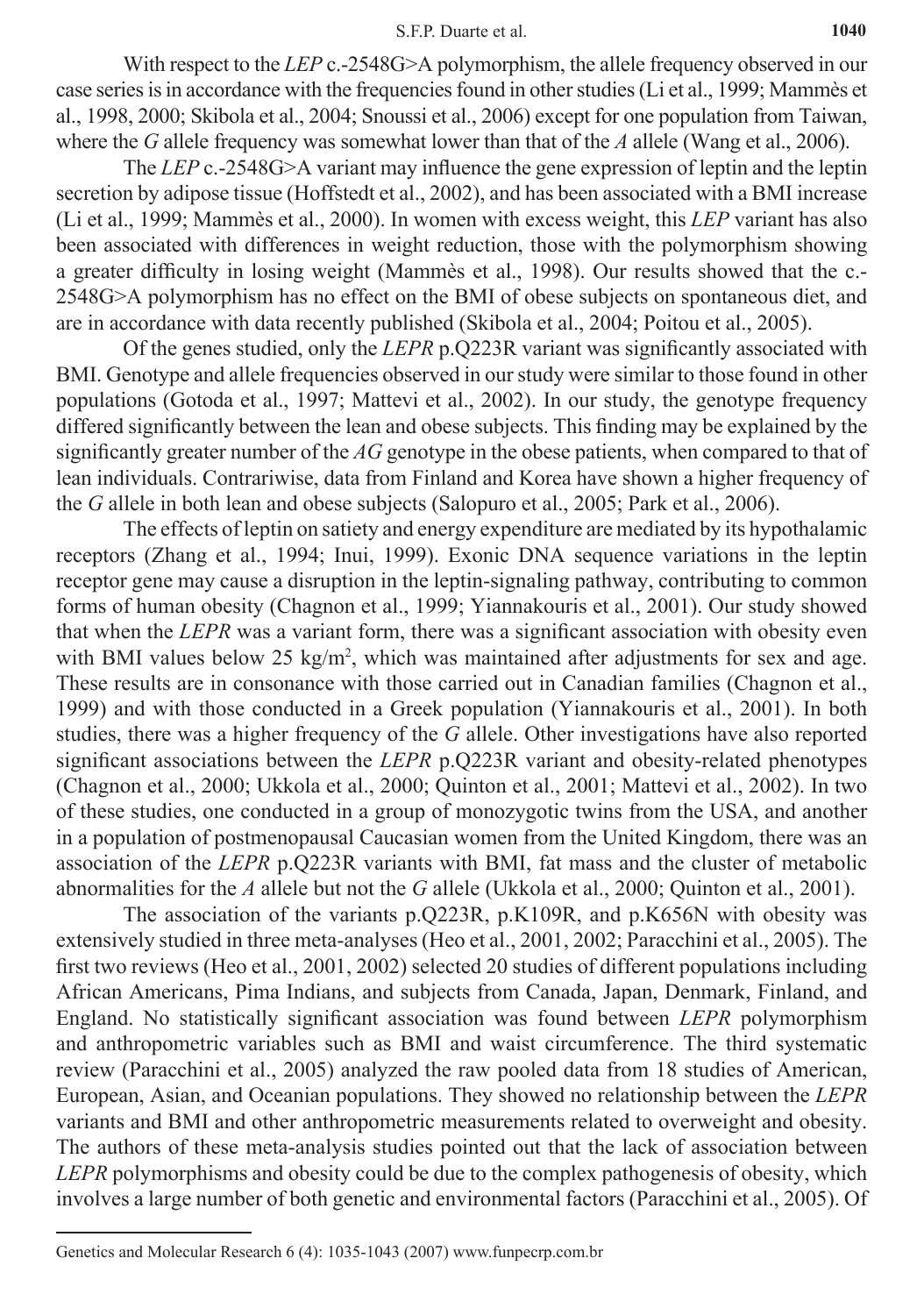note, these studies were carried out in populations with background variation in other genes, which may mask the effects of the *LEPR* gene (Mattevi et al., 2002).

In our study, the haplotype association of the *LEP* c.-2548G>A and *LEPR* p.Q223R variants was related to a 58% increase in obesity risk. It is possible that interactions between polymorphisms of genes intensively involved in the modulation of energy homeostasis may explain the increase in BMI. Interactions of gene-gene polymorphisms involved in leptin regulation have been previously reported. In addition to being associated with BMI, the interaction between the polymorphisms in the *LEP* and *LEPR* genes increases the risk of non-Hodgkin's lymphoma and also influences insulin plasma concentrations and blood pressure levels (Rosmond et al., 2000; Skibola et al., 2004; Snoussi et al., 2006).

Our results support the hypothesis that the p.Q223R *LEPR* variant is associated with a BMI increase. The haplotype association of c-2548 G>A *LEP* and p.Q223R *LEPR* polymorphisms was related to a significant increase in obesity risk.

## **Acknowledgments**

Research partially supported by the Centro de Estudos Américo Piquet Carneiro and CEPUERJ. We thank the Board of Directors of the Blood Bank of Pedro Ernesto University Hospital for sending the blood samples of lean individuals.

# **References**

- Allison DB, Heo M, Faith MS and Pietrobelli A (1998). Meta-analysis of the association of the Trp64Arg polymorphism in the beta3 adrenergic receptor with body mass index. *Int*. *J*. *Obes*. *Relat*. *Metab*. *Disord*. 22: 559-566.
- Arashiro R, Katsuren K, Fukuyama S and Ohta T (2003). Effect of Trp64Arg mutation of the beta3-adrenergic receptor gene and C161T substitution of the peroxisome proliferator activated receptor gamma gene on obesity in Japanese children. *Pediatr*. *Int*. 45: 135-141.
- Barsh GS and Schwartz MW (2002). Genetic approaches to studying energy balance: perception and integration. *Nat*. *Rev*. *Genet*. 3: 589-600.
- Biery AJ, Ebbesson SO, Shuldiner AR and Boyer BB (1997). The beta(3)-adrenergic receptor TRP64ARG polymorphism and obesity in Alaskan Eskimos. *Int*. *J*. *Obes*. *Relat*. *Metab*. *Disord*. 21: 1176-1179.
- Chagnon YC, Chung WK, Perusse L, Chagnon M, et al. (1999). Linkages and associations between the leptin receptor (LEPR) gene and human body composition in the Quebec Family Study. *Int*. *J*. *Obes*. *Relat*. *Metab*. *Disord*. 23: 278-286.
- Chagnon YC, Wilmore JH, Borecki IB, Gagnon J, et al. (2000). Associations between the leptin receptor gene and adiposity in middle-aged Caucasian males from the HERITAGE family study. *J*. *Clin*. *Endocrinol*. *Metab*. 85: 29-34.
- Clement K, Vaisse C, Manning BS, Basdevant A, et al. (1995). Genetic variation in the beta 3-adrenergic receptor and an increased capacity to gain weight in patients with morbid obesity. *N*. *Engl*. *J*. *Med*. 333: 352-354.
- Fujisawa T, Ikegami H, Kawaguchi Y and Ogihara T (1998). Meta-analysis of the association of Trp64Arg polymorphism of beta 3-adrenergic receptor gene with body mass index. *J*. *Clin*. *Endocrinol*. *Metab*. 83: 2441-2444.
- Gagnon J, Mauriege P, Roy S, Sjostrom D, et al. (1996). The Trp64Arg mutation of the beta3 adrenergic receptor gene has no effect on obesity phenotypes in the Quebec Family Study and Swedish Obese Subjects cohorts. *J*. *Clin*. *Invest*. 98: 2086- 2093.
- Garenc C, Perusse L, Rankinen T, Gagnon J, et al. (2001). The Trp64Arg polymorphism of the beta3-adrenergic receptor gene is not associated with training-induced changes in body composition: the HERITAGE family study. *Obes*. *Res*. 9: 337-341.
- Gotoda T, Manning BS, Goldstone AP, Imrie H, et al. (1997). Leptin receptor gene variation and obesity: lack of association in a white British male population. *Hum*. *Mol*. *Genet*. 6: 869-876.
- Hao K, Peng S, Xing H, Yu Y, et al. (2004). beta(3) adrenergic receptor polymorphism and obesity-related phenotypes in hypertensive patients. *Obes*. *Res*. 12: 125-130.
- Hedley AA, Ogden CL, Johnson CL, Carroll MD, et al. (2004). Prevalence of overweight and obesity among US children, adolescents, and adults, 1999-2002. *JAMA* 291: 2847-2850.
- Heo M, Leibel RL, Boyer BB, Chung WK, et al. (2001). Pooling analysis of genetic data: the association of leptin receptor (LEPR) polymorphisms with variables related to human adiposity. *Genetics* 159: 1163-1178.
- Heo M, Leibel RL, Fontaine KR, Boyer BB, et al. (2002). A meta-analytic investigation of linkage and association of common

Genetics and Molecular Research 6 (4): 1035-1043 (2007) www.funpecrp.com.br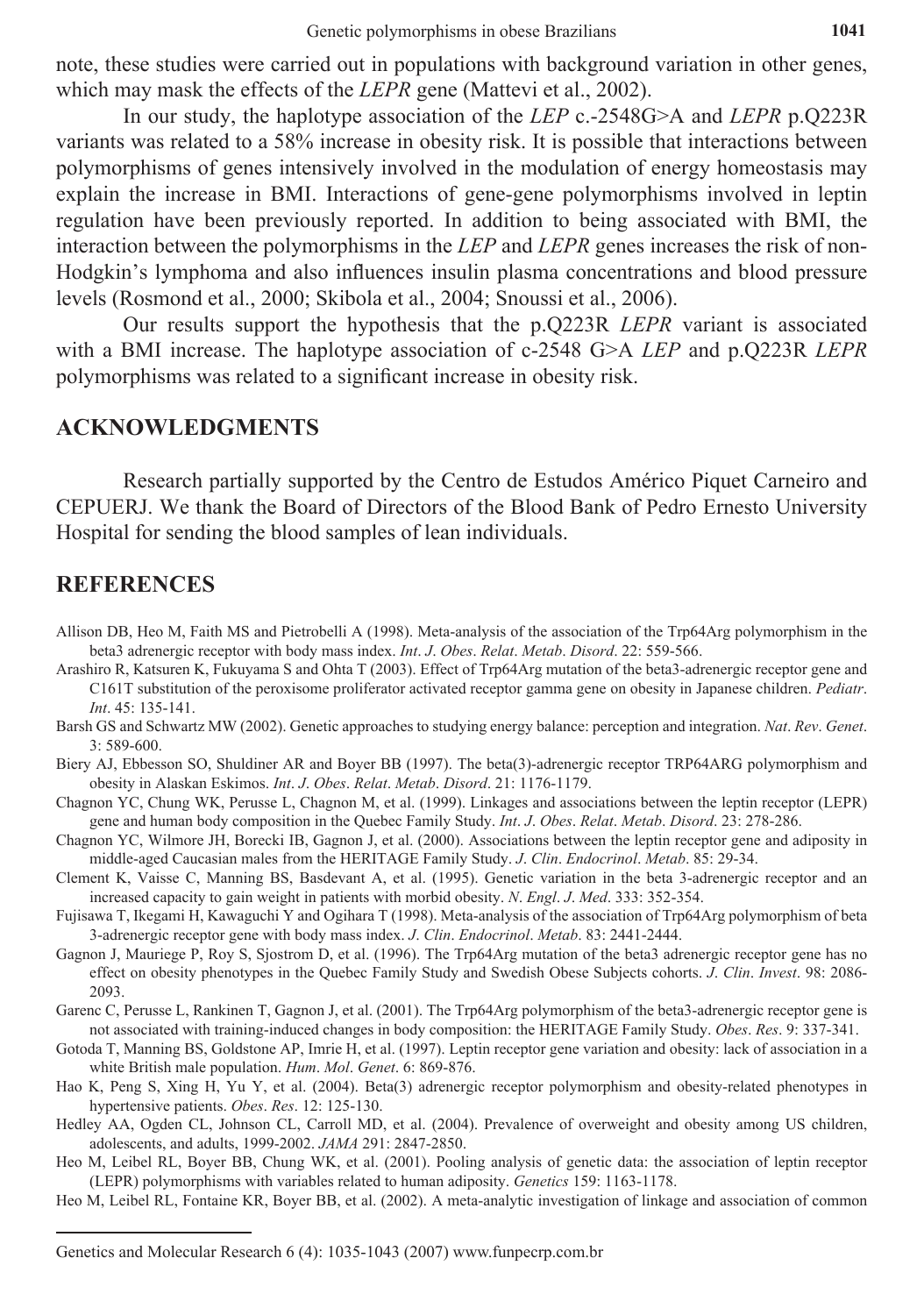- Hoffstedt J, Eriksson P, Mottagui-Tabar S and Arner P (2002). A polymorphism in the leptin promoter region (-2548 G/A) influences gene expression and adipose tissue secretion of leptin. *Horm*. *Metab*. *Res*. 34: 355-359.
- IBGE (2004). Pesquisa de orçamentos familiares 2002-2003. Instituto Brasileiro de Geografia e Estatística, Rio de Janeiro.
- Inui A (1999). Feeding and body-weight regulation by hypothalamic neuropeptides mediation of the actions of leptin. *Trends Neurosci*. 22: 62-67.
- Kim OY, Lee YA, Ryum HJ and Ryum HJ (2003). Effect of Trp64Arg mutation in the B3-adrenoceptor gene on body fat distribution, glycemic control and lipids in response to hypocaloric diets in men with coronary artery disease. *Nut*. *Res*. 23: 1013-1025.
- Kurokawa N, Nakai K, Kameo S, Liu ZM, et al. (2001). Association of BMI with the beta3-adrenergic receptor gene polymorphism in Japanese: meta-analysis. *Obes*. *Res*. 9: 741-745.
- Li WD, Reed DR, Lee JH, Xu W, et al. (1999). Sequence variants in the 5' flanking region of the leptin gene are associated with obesity in women. *Ann*. *Hum*. *Genet*. 63: 227-234.
- Lowe WL Jr, Rotimi CN, Luke A, Guo X, et al. (2001). The beta 3-adrenergic receptor gene and obesity in a population sample of African Americans. *Int*. *J*. *Obes*. *Relat*. *Metab*. *Disord*. 25: 54-60.
- Mammès O, Betoulle D, Aubert R, Giraud V, et al. (1998). Novel polymorphisms in the 5' region of the LEP gene: association with leptin levels and response to low-calorie diet in human obesity. *Diabetes* 47: 487-489.
- Mammès O, Betoulle D, Aubert R, Herbeth B, et al. (2000). Association of the G-2548A polymorphism in the 5' region of the LEP gene with overweight. *Ann*. *Hum*. *Genet*. 64: 391-394.
- Mattevi VS, Zembrzuski VM and Hutz MH (2002). Association analysis of genes involved in the leptin-signaling pathway with obesity in Brazil. *Int*. *J*. *Obes*. *Relat*. *Metab*. *Disord*. 26: 1179-1185.
- Mattevi VS, Zembrzuski VM and Hutz MH (2006). Impact of variation in ADRB2, ADRB3, and GNB3 genes on body mass index and waist circumference in a Brazilian population. *Am*. *J*. *Hum*. *Biol*. 18: 182-186.
- Miller SA, Dykes DD and Polesky HF (1988). A simple salting out procedure for extracting DNA from human nucleated cells. *Nucleic Acids Res*. 16: 1215.
- Mitchell BD, Blangero J, Comuzzie AG, Almasy LA, et al. (1998). A paired sibling analysis of the beta-3 adrenergic receptor and obesity in Mexican Americans. *J*. *Clin*. *Invest*. 101: 584-587.
- Miyaki K, Sutani S, Kikuchi H, Takei I, et al. (2005). Increased risk of obesity resulting from the interaction between high energy intake and the Trp64Arg polymorphism of the beta3-adrenergic receptor gene in healthy Japanese men. *J*. *Epidemiol*. 15: 203-210.
- Montague CT, Farooqi IS, Whitehead JP, Soos MA, et al. (1997). Congenital leptin deficiency is associated with severe earlyonset obesity in humans. *Nature* 387: 903-908.
- Nagase T, Aoki A, Yamamoto M, Yasuda H, et al. (1997). Lack of association between the Trp64 Arg mutation in the beta 3-adrenergic receptor gene and obesity in Japanese men: a longitudinal analysis. *J*. *Clin*. *Endocrinol*. *Metab*. 82: 1284- 1287.
- O'Dell SD, Bolla MK, Miller GJ, Cooper JA, et al. (1998). W64R mutation in beta-3-adrenergic receptor gene and weight in a large population sample. *Int*. *J*. *Obes*. *Relat*. *Metab*. *Disord*. 22: 377-379.
- Oizumi T, Daimon M, Saitoh T, Kameda W, et al. (2001). Genotype Arg/Arg, but not Trp/Arg, of the Trp64Arg polymorphism of the beta(3)-adrenergic receptor is associated with type 2 diabetes and obesity in a large Japanese sample. *Diabetes Care* 24: 1579-1583.
- Paracchini V, Pedotti P and Taioli E (2005). Genetics of leptin and obesity: a HuGE review. *Am*. *J*. *Epidemiol*. 162: 101-114.
- Park KS, Shin HD, Park BL, Cheong HS, et al. (2006). Polymorphisms in the leptin receptor (LEPR) putative association with obesity and T2DM. *J*. *Hum*. *Genet*. 51: 85-91.
- Poitou C, Lacorte JM, Coupaye M, Bertrais S, et al. (2005). Relationship between single nucleotide polymorphisms in leptin, IL6 and adiponectin genes and their circulating product in morbidly obese subjects before and after gastric banding surgery. *Obes*. *Surg*. 15: 11-23.
- Quinton ND, Lee AJ, Ross RJ, Eastell R, et al. (2001). A single nucleotide polymorphism (SNP) in the leptin receptor is associated with BMI, fat mass and leptin levels in postmenopausal Caucasian women. *Hum*. *Genet*. 108: 233-236.
- Ramis JM, Gonzalez-Sanchez JL, Proenza AM, Martinez-Larrad MT, et al. (2004). The Arg64 allele of the beta 3-adrenoceptor gene but not the -3826G allele of the uncoupling protein 1 gene is associated with increased leptin levels in the Spanish population. *Metabolism* 53: 1411-1416.
- Rawson ES, Nolan A, Silver K, Shuldiner AR, et al. (2002). No effect of the Trp64Arg beta(3)-adrenoceptor gene variant on weight loss, body composition, or energy expenditure in obese, caucasian postmenopausal women. *Metabolism* 51: 801-805.
- Rosmond R, Chagnon YC, Holm G, Chagnon M, et al. (2000). Hypertension in obesity and the leptin receptor gene locus. *J*. *Clin*. *Endocrinol*. *Metab*. 85: 3126-3131.
- Salopuro T, Pulkkinen L, Lindstrom J, Eriksson JG, et al. (2005). Genetic variation in leptin receptor gene is associated with type 2 diabetes and body weight: the finnish diabetes prevention study. *Int*. *J*. *Obes*. 29: 1245-1251.
- Santos FR, Pena SD and Epplen JT (1993). Genetic and population study of a Y-linked tetranucleotide repeat DNA polymorphism with a simple non-isotopic technique. *Hum*. *Genet*. 90: 655-656.
- Skibola CF, Holly EA, Forrest MS, Hubbard A, et al. (2004). Body mass index, leptin and leptin receptor polymorphisms, and